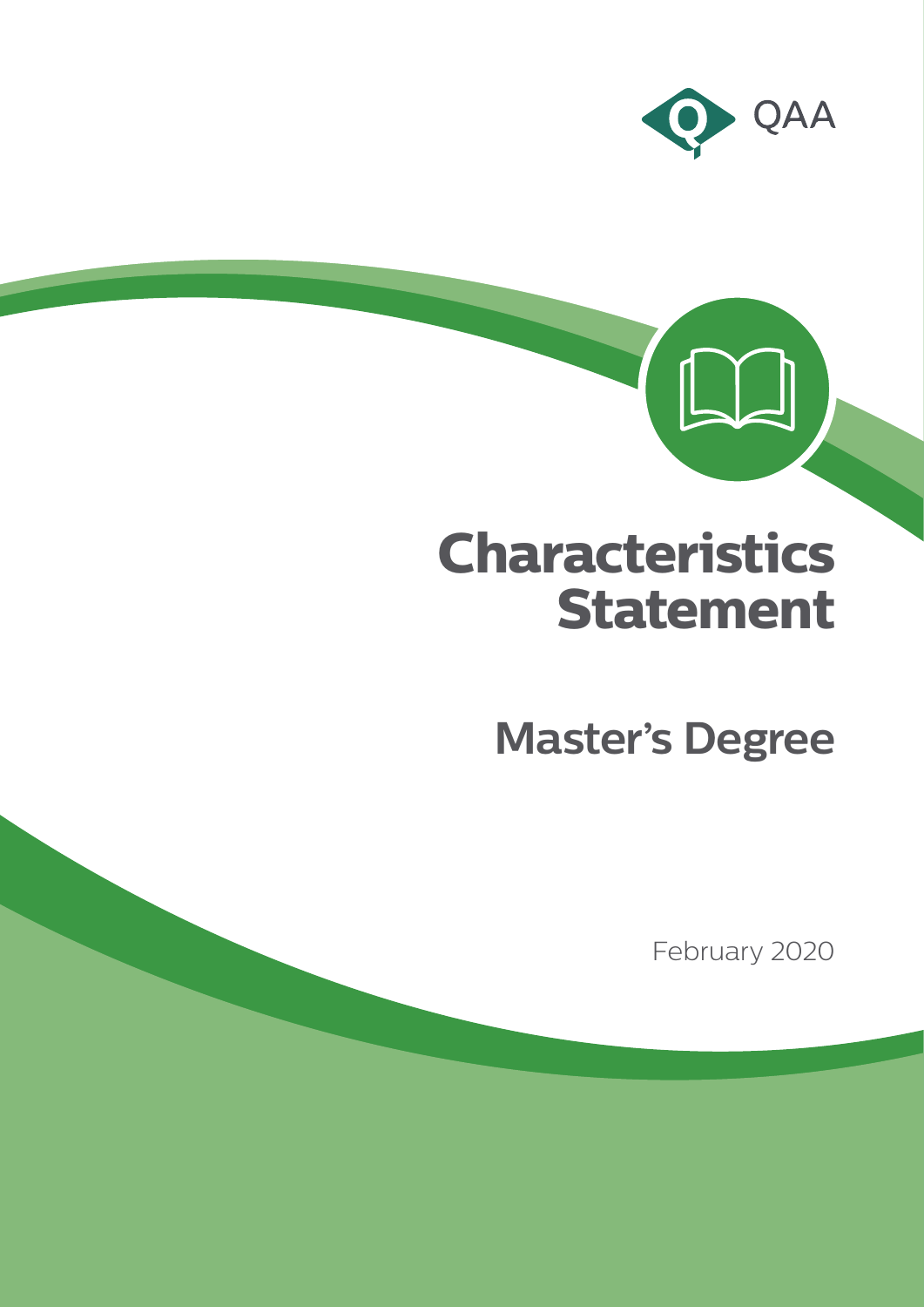# **Contents**

| $\mathbf 1$                                                        |     |  |  |  |
|--------------------------------------------------------------------|-----|--|--|--|
|                                                                    | 1.1 |  |  |  |
|                                                                    | 1.2 |  |  |  |
|                                                                    | 1.3 |  |  |  |
| 2 <sup>1</sup>                                                     |     |  |  |  |
|                                                                    | 2.1 |  |  |  |
|                                                                    |     |  |  |  |
|                                                                    |     |  |  |  |
|                                                                    |     |  |  |  |
|                                                                    | 2.2 |  |  |  |
|                                                                    | 2.3 |  |  |  |
|                                                                    |     |  |  |  |
|                                                                    |     |  |  |  |
|                                                                    |     |  |  |  |
|                                                                    | 3.1 |  |  |  |
|                                                                    | 3.2 |  |  |  |
|                                                                    | 3.3 |  |  |  |
|                                                                    | 3.4 |  |  |  |
|                                                                    |     |  |  |  |
|                                                                    |     |  |  |  |
| Appendix 2: Members of the advisory groups for the Master's Degree |     |  |  |  |
|                                                                    |     |  |  |  |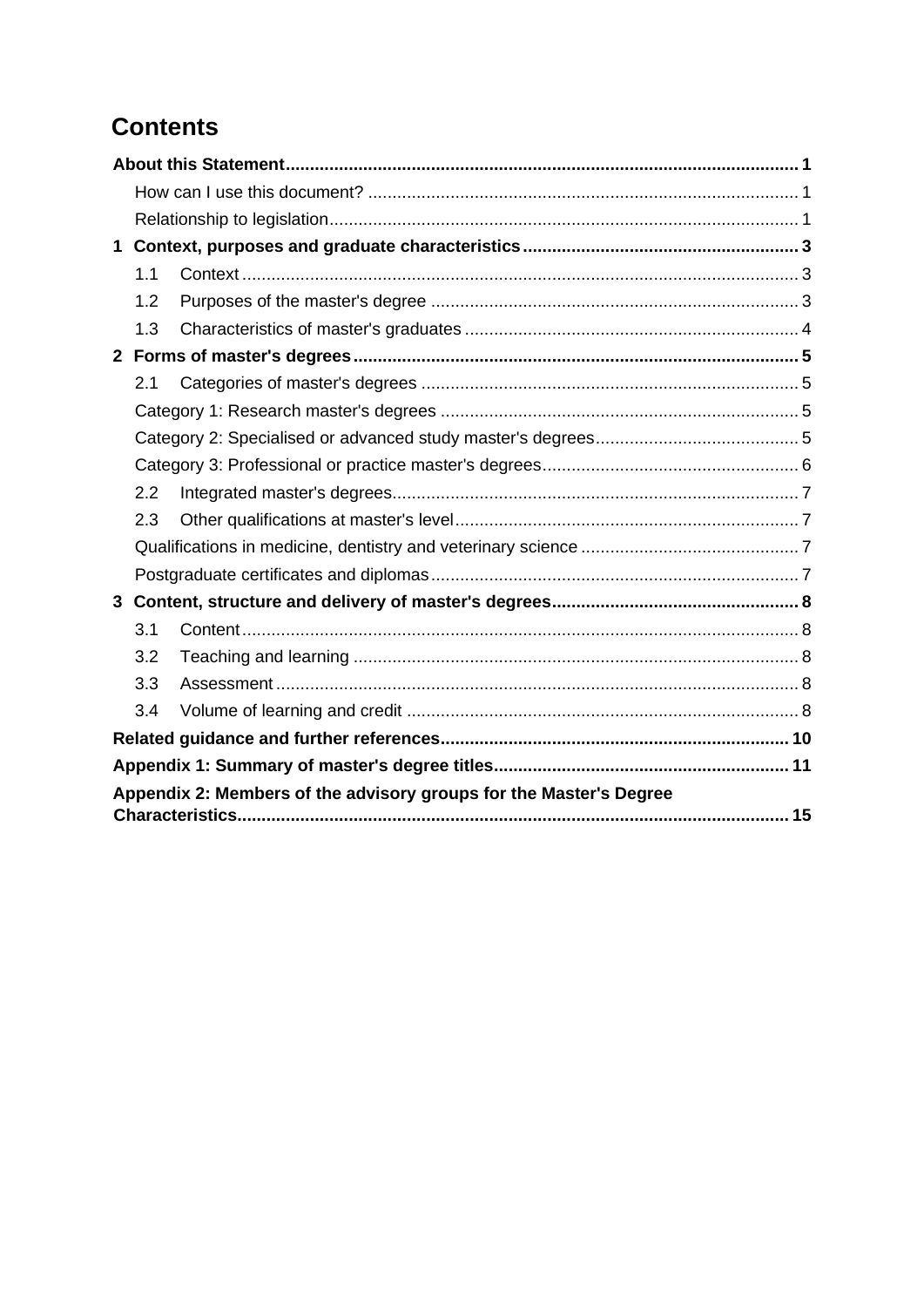# <span id="page-2-0"></span>**About this Statement**

This document is a Qualification Characteristics Statement about the characteristics of master's degrees. It describes the distinctive features of master's degrees in the UK.

The [UK Quality Code for Higher Education](https://www.qaa.ac.uk/quality-code) (Quality Code) sets out the Expectations and Core Practices that all providers of UK higher education are required to meet. Providers in Scotland, Wales and Northern Ireland must also meet the Common Practices in the Quality Code. The Quality Assurance Agency for UK Higher Education (QAA) also publishes 12 [Advice and Guidance themes](https://www.qaa.ac.uk/quality-code/advice-and-guidance) and a number of other resources that support the mandatory part of the Quality Code. Characteristics Statements sit alongside these resources to help providers develop courses and refine curricula but are not part of the regulated requirements for higher education providers in the UK.

Characteristics Statements are closely linked to [The Frameworks for Higher Education](https://www.qaa.ac.uk/quality-code/qualifications-and-credit-frameworks)  [Qualifications of UK Degree-Awarding Bodies](https://www.qaa.ac.uk/quality-code/qualifications-and-credit-frameworks) (the Qualifications Frameworks). They complement and contextualise the information provided within the Qualifications Frameworks, providing more detail about the distinctive features of qualifications at particular levels of the frameworks and/or of qualifications at any level, which are awarded in a particular way.

As this Statement is concerned with master's degrees, it relates particularly to the 'Descriptor for a higher education qualification at level 7 on the FHEQ and SCQF level 11 on [The Framework for Qualifications of Higher Education Institutions in Scotland (FQHEIS)]: master's degree', which is in section 4 of the Qualifications Frameworks.

This version of the Statement forms its third edition, following initial publication in 2010. This edition has been revised following the publication of the revised UK Quality Code for Higher Education in 2018.

#### <span id="page-2-1"></span>**How can I use this document?**

You may want to read this document if you are:

- involved in the design, delivery and review of master's degree courses
- a prospective student thinking about undertaking a master's degree
- an employer, to find out about the knowledge and skills generally expected of master's degree graduates.

Explanations of unfamiliar terms used in this Statement can be found in QAA's [Glossary.](https://www.qaa.ac.uk/glossary)

#### <span id="page-2-2"></span>**Relationship to legislation**

Higher education providers are responsible for meeting the requirements of legislation and any other regulatory requirements placed upon them, for example by funding bodies. This Statement does not interpret legislation, nor does it incorporate statutory or regulatory requirements. The responsibility for academic standards remains with the higher education provider who awards the degree.

Higher education providers may need to consider other reference points in addition to this Statement in designing, delivering and reviewing courses. These may include requirements set out by professional, statutory and regulatory bodies (PSRBs) and industry or employer expectations.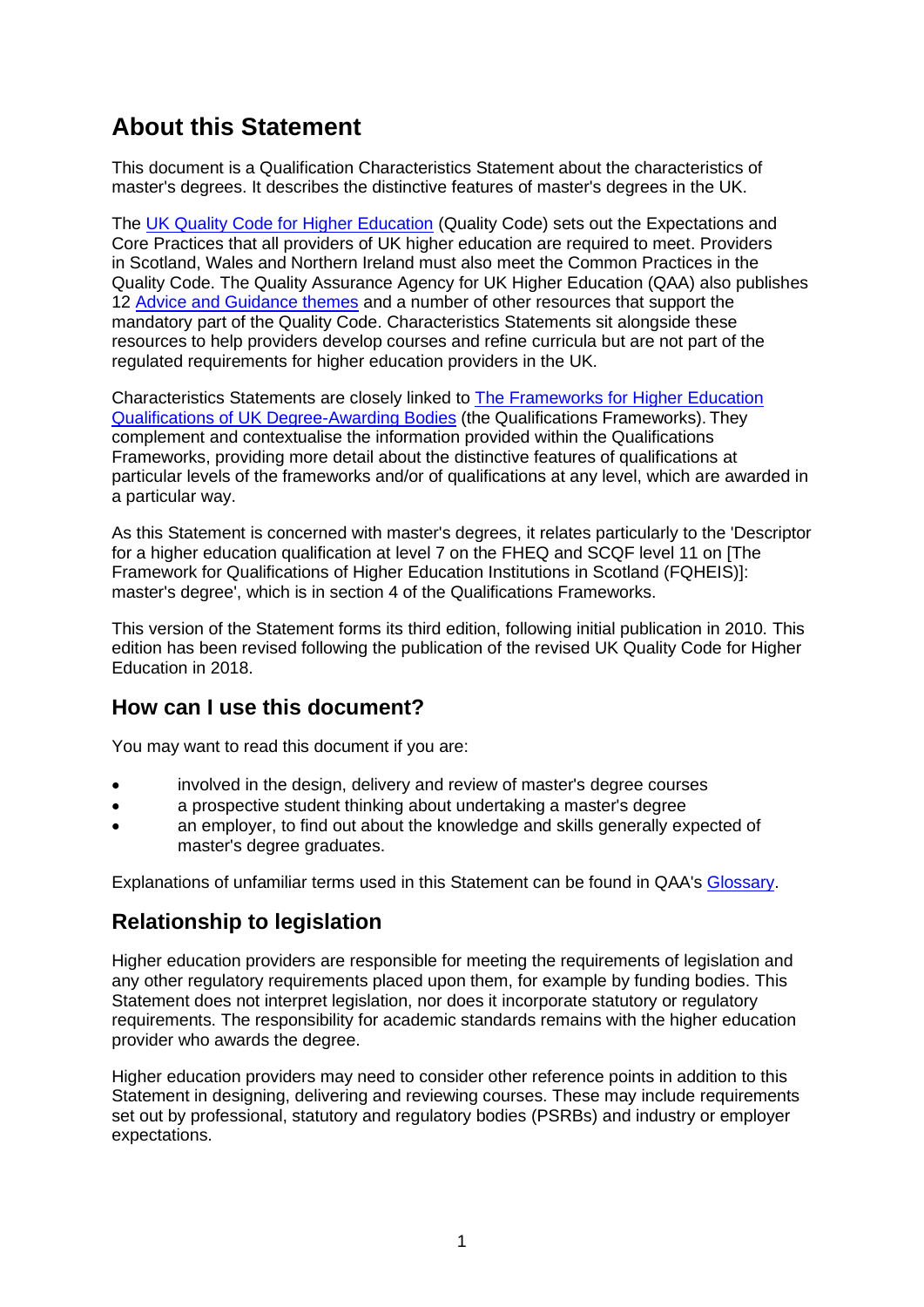Sources of information about other requirements and examples of guidance and good practice are signposted within the Characteristics Statement where appropriate. Individual higher education providers will decide how they use this information.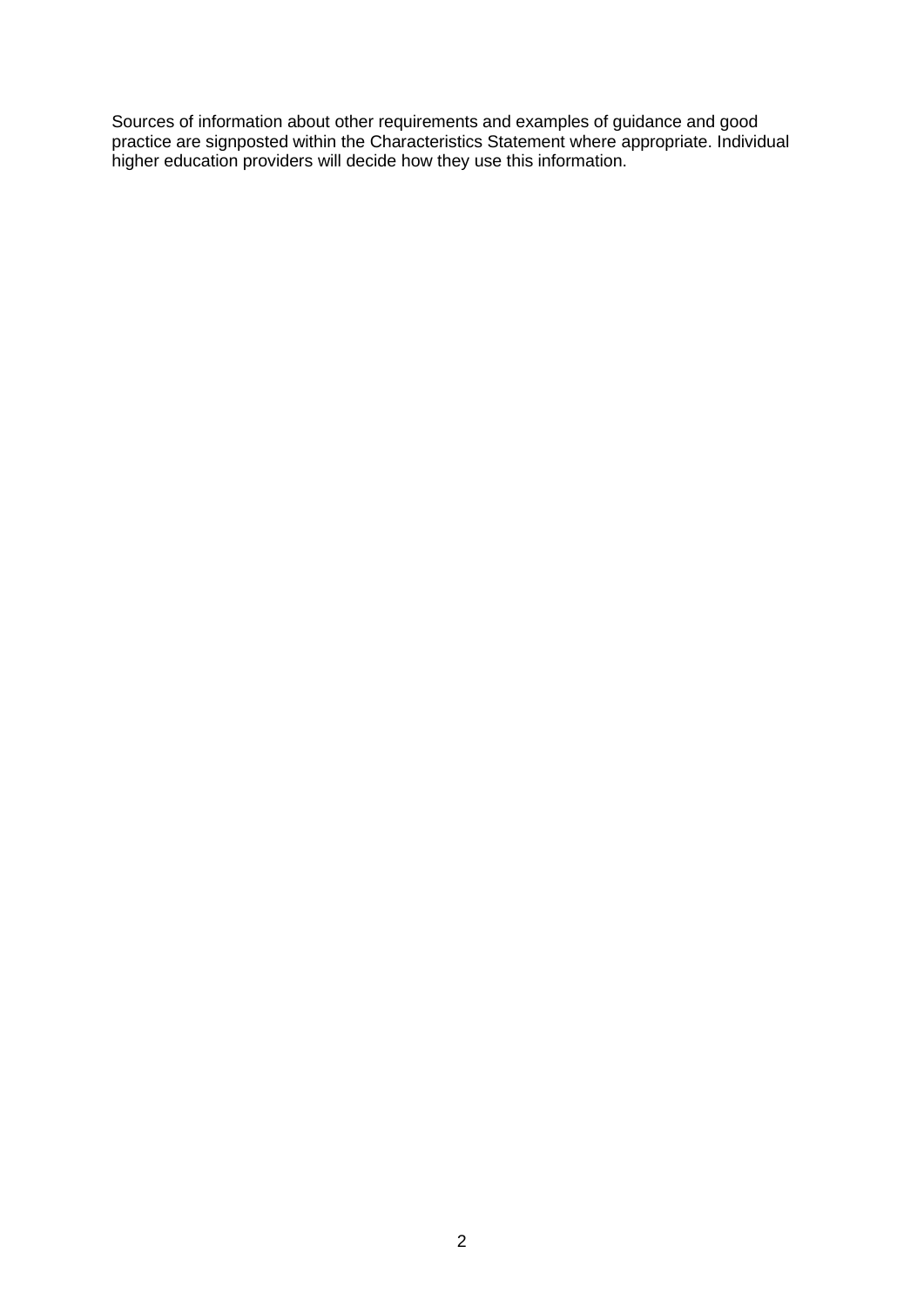# <span id="page-4-0"></span>**1 Context, purposes and graduate characteristics**

## <span id="page-4-1"></span>**1.1 Context**

The master's degree is one of the most well-known and well-established postgraduate qualifications in UK higher education. Master's degrees in the UK are diverse and broad ranging. A wide variety of master's degrees are on offer, whose purposes can reflect both the desires and ambitions of students, and the traditions and needs of particular subjects and professions. However, despite their diversity, master's degrees all conform to a common threshold standard, which is set out in the Qualifications Frameworks.

Master's degrees may broadly be organised into three categories - 'research', 'specialised/advanced study' and 'professional/practice' - and these are explored in more detail in Section 3 of this Statement. Each of these categories is based on shared characteristics, but the categories are not intended to be definitive. Some master's degrees may combine characteristics from different categories, and degrees bearing similar titles may be considered to fall within more than one category.

Master's degrees are delivered through a range of models and modes, and are often at the cutting edge of practice in terms of distance or remote learning. Flexibility in delivery is considered key to the ongoing success of master's degrees.

Some master's degrees are explicitly linked to further study through entry to a doctoral programme. In this arrangement a student progresses automatically onto a doctoral programme, provided that they achieve the master's degree outcomes to the standard required. In other cases, the degree equips successful graduates with the potential to be able to enrol for doctoral study, but entry is not guaranteed.

Where master's degrees aim to prepare students for entry to a particular field of employment, practice or profession, or for progression or transfer within it, a professional, statutory or regulatory body (PSRB) external to the provider may accredit the course. Graduates of such courses may be eligible for a particular professional status or may be permitted to enter a further period of practice, study or examination leading to the profession.

The UK master's degree in all its forms has been confirmed as being in alignment with European-wide guidance, in particular with the [Framework for Qualifications of the European](http://ecahe.eu/w/index.php/Framework_for_Qualifications_of_the_European_Higher_Education_Area)  [Higher Education Area](http://ecahe.eu/w/index.php/Framework_for_Qualifications_of_the_European_Higher_Education_Area) (QF-EHEA). This independent verification involving colleagues from non-UK European countries, as well as from the UK, recognised UK qualifications as having Europe-wide equivalence and standing, which supports the mobility of graduates within Europe.

## <span id="page-4-2"></span>**1.2 Purposes of the master's degree**

Higher education providers may offer a master's degree with one or more of the following aims:

- enabling students to focus on a particular aspect of a broader subject area in which they have prior knowledge or experience through previous study or employment
- enabling students to focus on a particular subject area or field of study in greater depth than they encountered during the course of previous study or experience (this may include enabling students to develop knowledge of a new subject or field of study in combination with a relevant subject area in which they have prior knowledge or experience, or enabling students to undertake inter or multidisciplinary study)
- enabling students to undertake a research project on a topic within the area of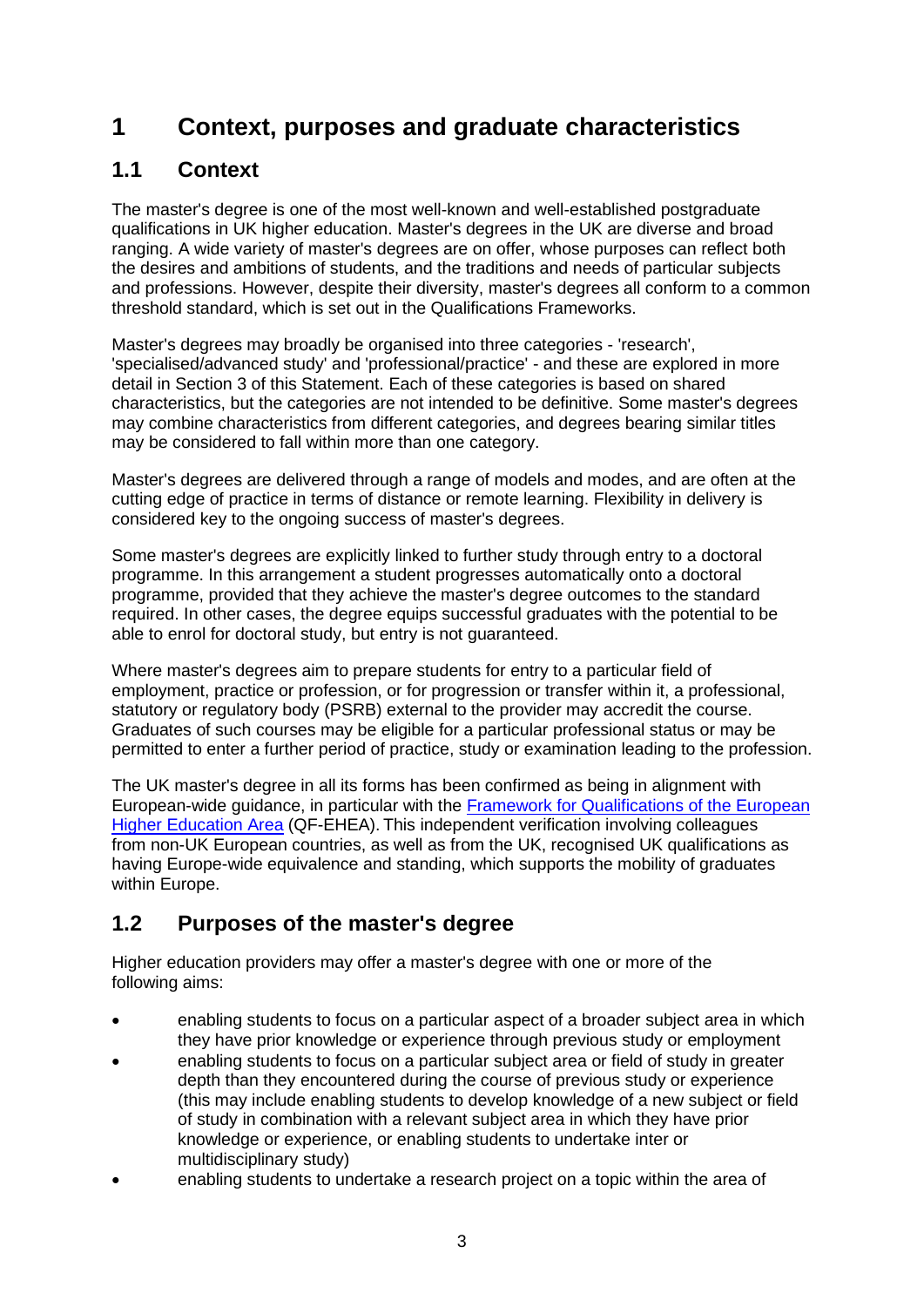interest that makes up the majority of the overall assessment

- enabling students to learn how to conduct research and undertake training in research methods, often linked to a particular subject or field of study
- enabling students to specialise or to become more highly specialised in an area of employment or practice related to a particular profession
- supporting progression towards professional registration in a particular profession.

#### <span id="page-5-0"></span>**1.3 Characteristics of master's graduates**

The Qualifications Frameworks level descriptor for the master's degree includes generic information about what all holders of the master's qualification are able to do, and the qualities and skills that they have (see the Qualifications Frameworks for details).

Beyond these core attributes, master's graduates are diverse, with wide-ranging strengths and abilities. This is a reflection of the diversity of master's courses available as well as students' different aspirations, motivations, learning needs and personal circumstances.

Nonetheless, all master's degree graduates have in-depth and advanced knowledge and understanding of their subject and/or profession, informed by current practice, scholarship and research. This will include a critical awareness of current issues and developments in the subject and/or profession; critical skills; knowledge of professional responsibility, integrity and ethics; and the ability to reflect on their own progress as a learner.

Graduates of research master's are likely to be further characterised by their ability to study independently in the subject, and to use a range of techniques and research methods applicable to advanced scholarship in the subject. Graduates of specialist or advanced study master's are likely to be characterised in particular by their ability to complete a research project in the subject, which in some subjects includes a critical review of existing literature or other scholarly outputs. Meanwhile, graduates of professional or practice master's are able to apply research and critical perspectives to professional situations, both practical and theoretical, and to use a range of techniques and research methods applicable to their professional activities.

Graduates of all types of master's degrees are equipped to enter a variety of types of employment (either subject-specific or generalist) or to continue academic study at a higher level, for example a doctorate (provided that they meet the necessary entry requirements). Graduates of professional/practice master's courses in particular possess the skills and experience necessary for some professions or areas of practice.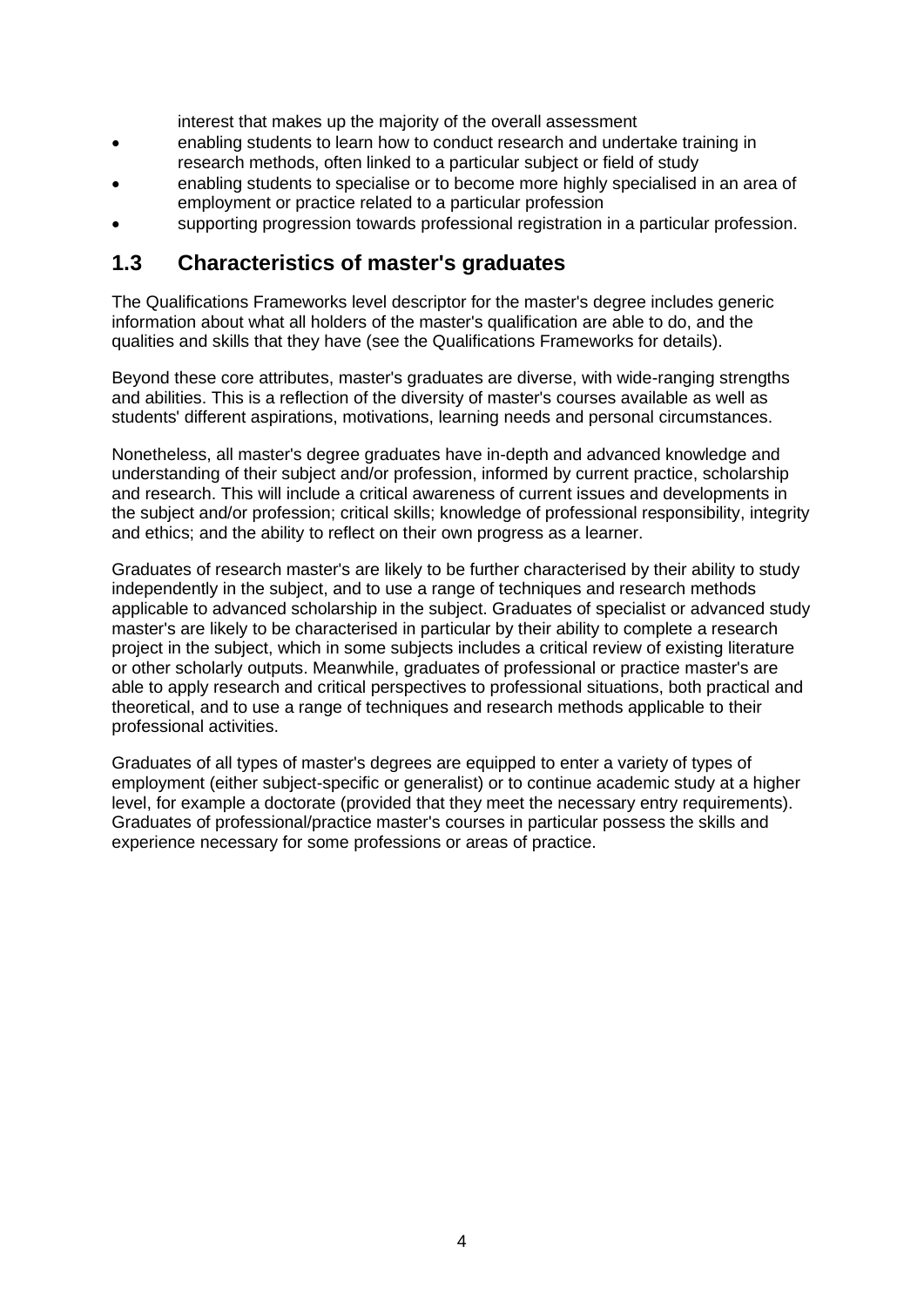# <span id="page-6-0"></span>**2 Forms of master's degrees**

## <span id="page-6-1"></span>**2.1 Categories of master's degrees**

The descriptions of master's degrees, by category, that follow are intended to be indicative rather than definitive. It is recognised that master's degrees may combine characteristics from different categories and that degrees bearing similar titles may be considered to fall within more than one category.

A summary of common master's degree titles, and the categories to which they generally relate, is included in Appendix 1.

#### <span id="page-6-2"></span>**Category 1: Research master's degrees**

Examples of research master's include the MPhil, MLitt and the MRes.

Research master's degrees usually aim to prepare students for the next stage in a research career, whether pursuing a further research programme or entering research-based employment; or to enable those undertaking the course to contribute towards research in the subject.

Courses in this category often attract entrants with a bachelor's degree with honours in a cognate or closely related subject, or entrants who have acquired experience through work or other means that enables staff responsible for admissions to be confident of the candidate's ability to succeed in the course.

The following characteristics are often associated with research master's courses.

- The student conducts a research project through independent study.
- Courses include research methods training, which may be provided through 'taught' content modules.
- Assessment is specific to the individual and usually requires a dissertation or thesis, or other output, such as an artefact, performance or musical composition. The thesis is commonly defended in an oral examination. Where students must successfully complete 'taught' modules as part of a research master's degree, the assessment of those components may be separate from the overall assessment.

#### <span id="page-6-3"></span>**Category 2: Specialised or advanced study master's degrees**

Examples of specialised or advanced study master's include the MSc, the MA, the MBA, the MRes and some integrated master's (see Section 2.2).

Specialised or advanced study master's degrees usually aim to prepare students for the next stage in their careers, whether that is further academic or professional study, or entering or progressing within employment of different kinds.

Courses in this category often attract entrants who have a background in the subject or a related subject area, acquired through previous study (a bachelor's degree with honours or equivalent) and entrants who have acquired experience through work or other means that enables staff responsible for admissions to be confident of the candidate's ability to succeed in the course.

In the case of integrated master's degrees, students may enrol directly onto the integrated master's course or enrol on the associated bachelor's course in the first instance and transfer to the master's course after demonstrating satisfactory academic progress.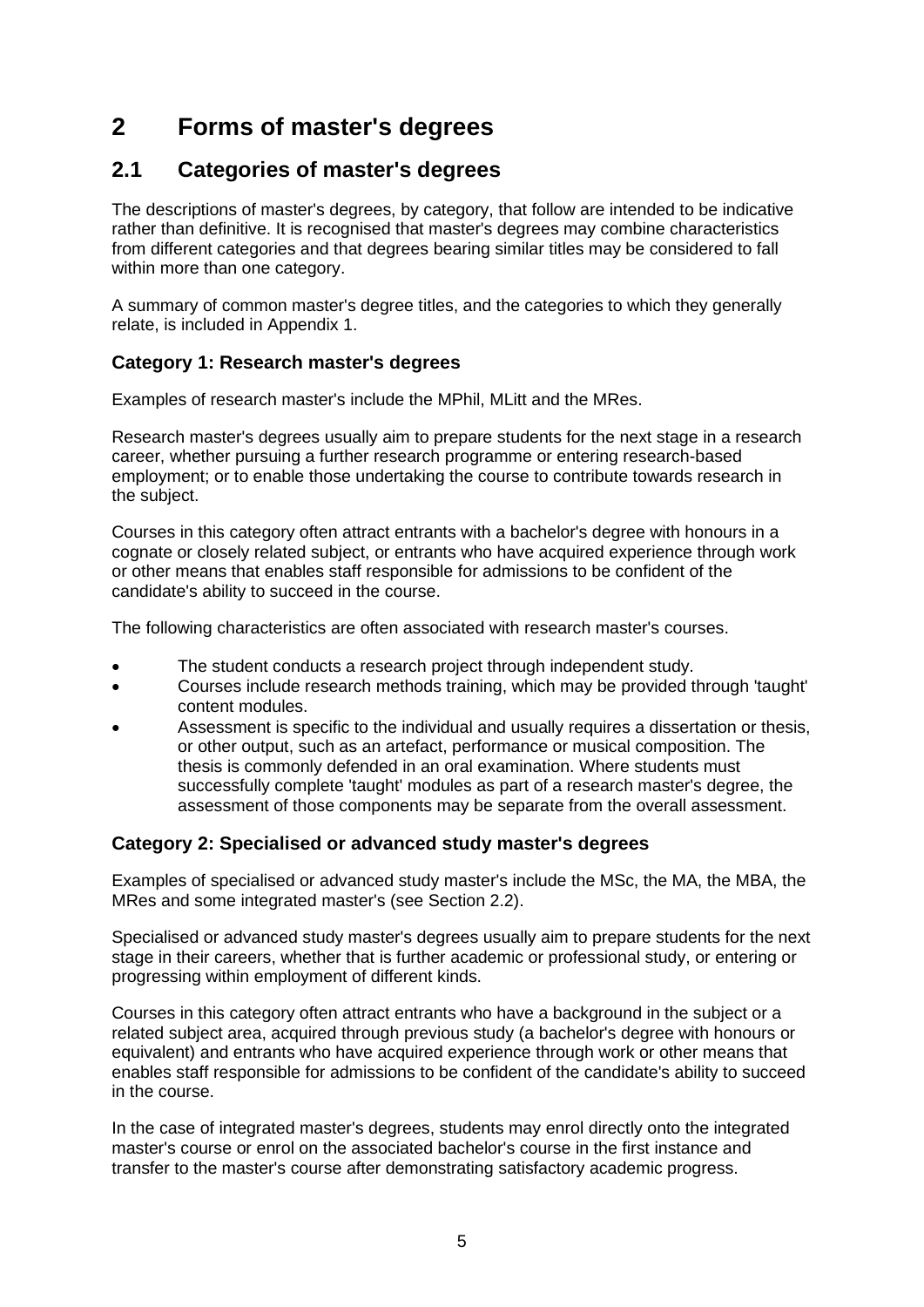The following characteristics are often associated with specialist or advanced study courses.

- They are usually predominantly composed of structured learning opportunities (are 'taught'). Frequently, at least a third of the course is devoted to a research project, leading to a dissertation/comparable research output or the production of other output such as an artefact, business plan, performance or musical composition. In the case of MRes, at least half of the course is commonly devoted to one or more research projects.
- They include research methods training, which may be provided in a range of different ways (for example, through content modules).
- In the case of integrated master's degrees, master's level study is integrated with study at honours degree level within a single course. The first two characteristics above apply to the master's level part of the overall award.
- Related awards, such as postgraduate certificate and postgraduate diploma, will often be offered as stages in the progression to a specialised/advanced study master's degree to facilitate continuing professional development at different stages of a professional career.

#### <span id="page-7-0"></span>**Category 3: Professional or practice master's degrees**

Examples of professional or practice master's include the MBA, MDiv, LLM and MSW, postexperience MAs and MScs and some integrated master's (see Section 2.2).

Professional or practice master's degrees usually aim to enable graduates to qualify for entry into a profession, subject to any further conditions required by the PSRB; or to provide development opportunities related to particular professions or employment settings.

Courses in this category (which are not integrated courses) often attract entrants with a bachelor's degree with honours or equivalent, or experience that may or may not be directly relevant to the particular profession. Entrants may have acquired experience through work or other means that enables staff responsible for admissions to be confident of the candidate's ability to succeed in the course. Some professional/practice master's will require entrants to be engaged in particular professions as a condition of entry to the course.

The following characteristics are often associated with professional or practice master's.

- Learning tends to be structured, and course structure may be developed in collaboration with the relevant PSRB or employer, and may include practical elements, such as fieldwork, placements or other opportunities for work-based learning, as well as a project undertaken through independent study.
- They include research methods training, which may be provided in a range of different ways (for example, through content modules).
- In the case of integrated master's degrees that fall within this type, master's level study is integrated with study at honours degree level within a single course. The second characteristic above applies to the master's level part of the overall award.
- They may be a prerequisite for registration or entry to a profession in accordance with the requirements of the PSRB that recognises or accredits the award.
- Related awards, such as postgraduate certificate and postgraduate diploma, are often offered as stages in the progression to a professional/practice master's award to facilitate continuing professional development at different stages of a professional career.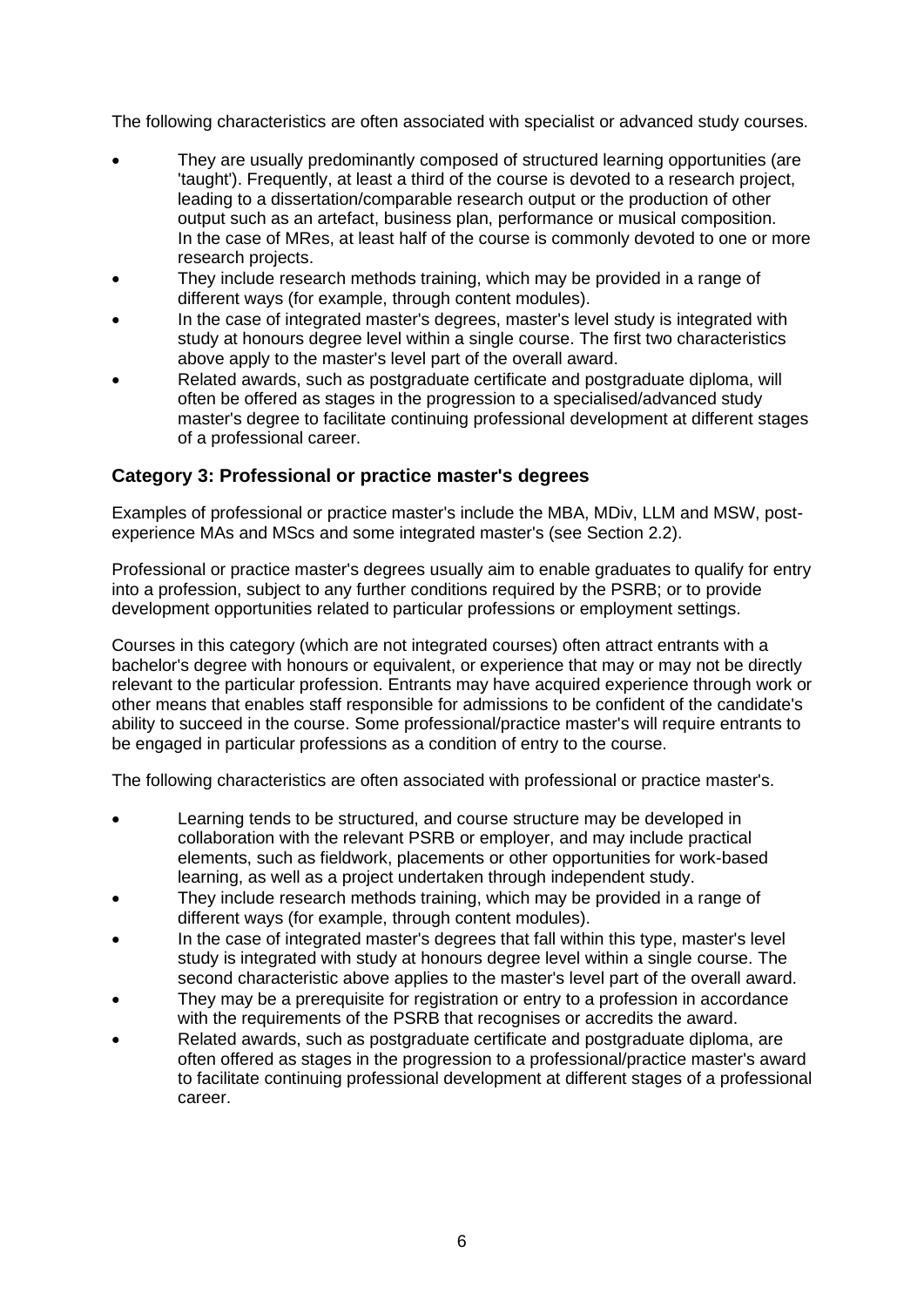## <span id="page-8-0"></span>**2.2 Integrated master's degrees**

Integrated master's degrees are common in science, mathematics and engineering but are also used in other subjects and delivered through a course that combines study at the level of a bachelor's degree with honours with study at master's level during the latter stages of the course. As such, a student usually graduates with a master's degree after a continuous four-year (or five-year in Scotland) course of study. If a work placement is included, the time taken to complete the course may be extended. Course and award titles of integrated master's degrees commonly reflect the subject area: examples include MEng and MChem.

Integrated master's degree courses typically include study equivalent to at least one full-time academic year at level 7 of *The Framework for Higher Education Qualifications* in England, Wales and Northern Ireland (FHEQ) and level 11 in Scotland (for example, at master's level). Thus, study at bachelor's level is integrated with study at master's level. Courses are designed to meet the qualification descriptors in full at level 6 of the FHEQ/level 10 on the The Framework for Qualifications of Higher Education Institutions in Scotland (FQHEIS); and level 7 of the FHEQ/level 11 on the FQHEIS.

As the table in Appendix 1 illustrates, integrated master's degrees can occur across all three of the categories of master's described above.

There are also examples of master's degrees that are delivered through an integrated course of study that includes a three-year doctoral degree. In such cases, a student graduates with a doctoral degree after a single, four-year (minimum) course of study, to which they are able to progress provided that they achieve the master's degree outcomes at the required standard.

Further information on the integrated master's degree is available in the [Qualifications](https://www.qaa.ac.uk/quality-code/qualifications-and-credit-frameworks)  [Frameworks.](https://www.qaa.ac.uk/quality-code/qualifications-and-credit-frameworks)

#### <span id="page-8-1"></span>**2.3 Other qualifications at master's level**

#### <span id="page-8-2"></span>**Qualifications in medicine, dentistry and veterinary science**

Primary qualifications in medicine, dentistry and veterinary science generally include study equivalent to at least one full-time academic year at level 7 of the FHEQ/SCQF level 11 on the FQHEIS. They are designed to meet in full the Qualifications Framework descriptors for both bachelor's degrees with honours and master's degrees, and therefore are master's level qualifications. However, for historical reasons they retain the title 'bachelor'. For further information, see the Qualifications Frameworks.

#### <span id="page-8-3"></span>**Postgraduate certificates and diplomas**

While this document focuses on master's degrees, much of the information provided about master's degrees can also apply to postgraduate certificates and diplomas. These qualifications are located at the same academic level as master's degrees in the Qualifications Frameworks but involve a lower overall volume of learning (and credit where credit is used). They are often used in the context of initial and continuing professional development. Master's degrees may incorporate progression through postgraduate certificate and diploma stages.

Further information on the nature of postgraduate certificates and diplomas, and their relationship to master's degrees, is available in the [Qualifications Frameworks.](https://www.qaa.ac.uk/quality-code/qualifications-and-credit-frameworks)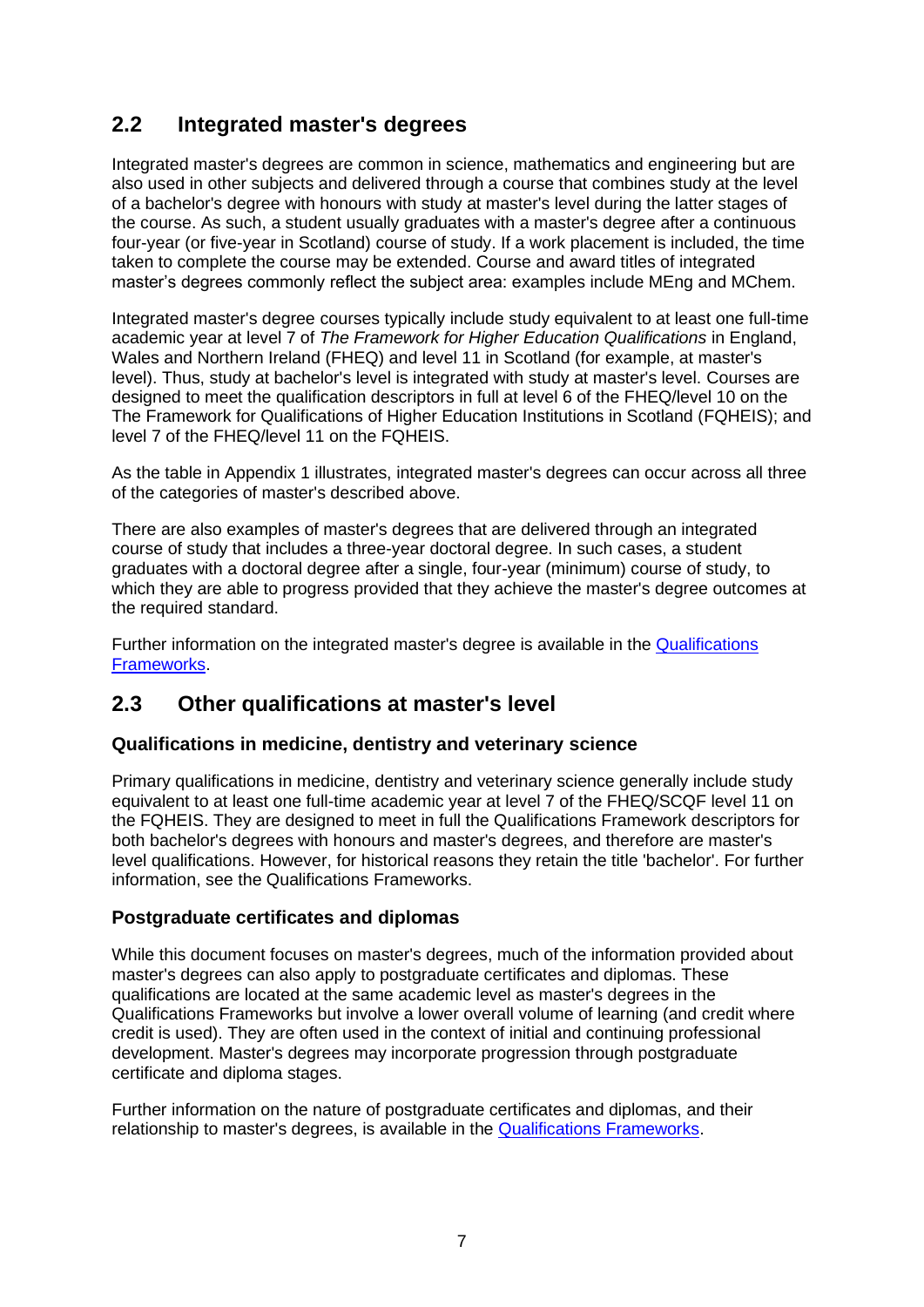# <span id="page-9-0"></span>**3 Content, structure and delivery of master's degrees**

## <span id="page-9-1"></span>**3.1 Content**

Higher education providers determine the content of a master's degree in terms of the knowledge and understanding, expertise and skills that the student is intended to acquire. Often master's degrees do not fall within traditional subject boundaries that are recognisable at previous academic levels of study; they may also be highly specialised and near the boundaries of current knowledge.

Some subject communities have developed **Subject Benchmark Statements** for master's awards in particular areas, which may offer guidance around course content.

## <span id="page-9-2"></span>**3.2 Teaching and learning**

Teaching and learning methods used in master's degrees are diverse. Providers have traditionally distinguished between master's degrees that are awarded on the basis of an independent, though supervised, research project undertaken by the student, and those for which structured learning contributes the majority of the material to be assessed. However, any master's degree may draw upon a combination of methods of delivery as appropriate to the course's overall aims.

Flexible and distance learning are common, in particular for professional or practice master's.

Many master's degrees, and especially those aimed at initial or continuing professional development, involve learning that takes place in a professional or practice environment. Most master's degrees involve training in research methods.

Further guidance on methods of teaching and learning may be found in Subject Benchmark Statements. Although most are aimed at bachelor's degrees with honours, the guidance on teaching and learning may also be helpful to those dealing with master's degrees. Master's degree courses will typically feature a greater emphasis on methods involving independent study leading towards a dissertation or other project-based work.

#### <span id="page-9-3"></span>**3.3 Assessment**

Assessment methods are also diverse and vary significantly depending upon the overall aims of a particular course.

Most master's degrees include a research project, leading to the production of a dissertation or other output, but this is not the case in all master's.

Courses assess not only academic skills but also other skills and attributes, including, where relevant, the requirements of any professional body that recognises or accredits the award. The descriptors in the Qualifications Frameworks set out the broad level of skills and competencies that master's students are expected to achieve.

As above, further guidance on methods of assessment may be found in Subject Benchmark Statements.

#### <span id="page-9-4"></span>**3.4 Volume of learning and credit**

While the nature of a master's degree is not determined by the volume of credit associated with it (and not all UK higher education providers use credit), the allocation of credit provides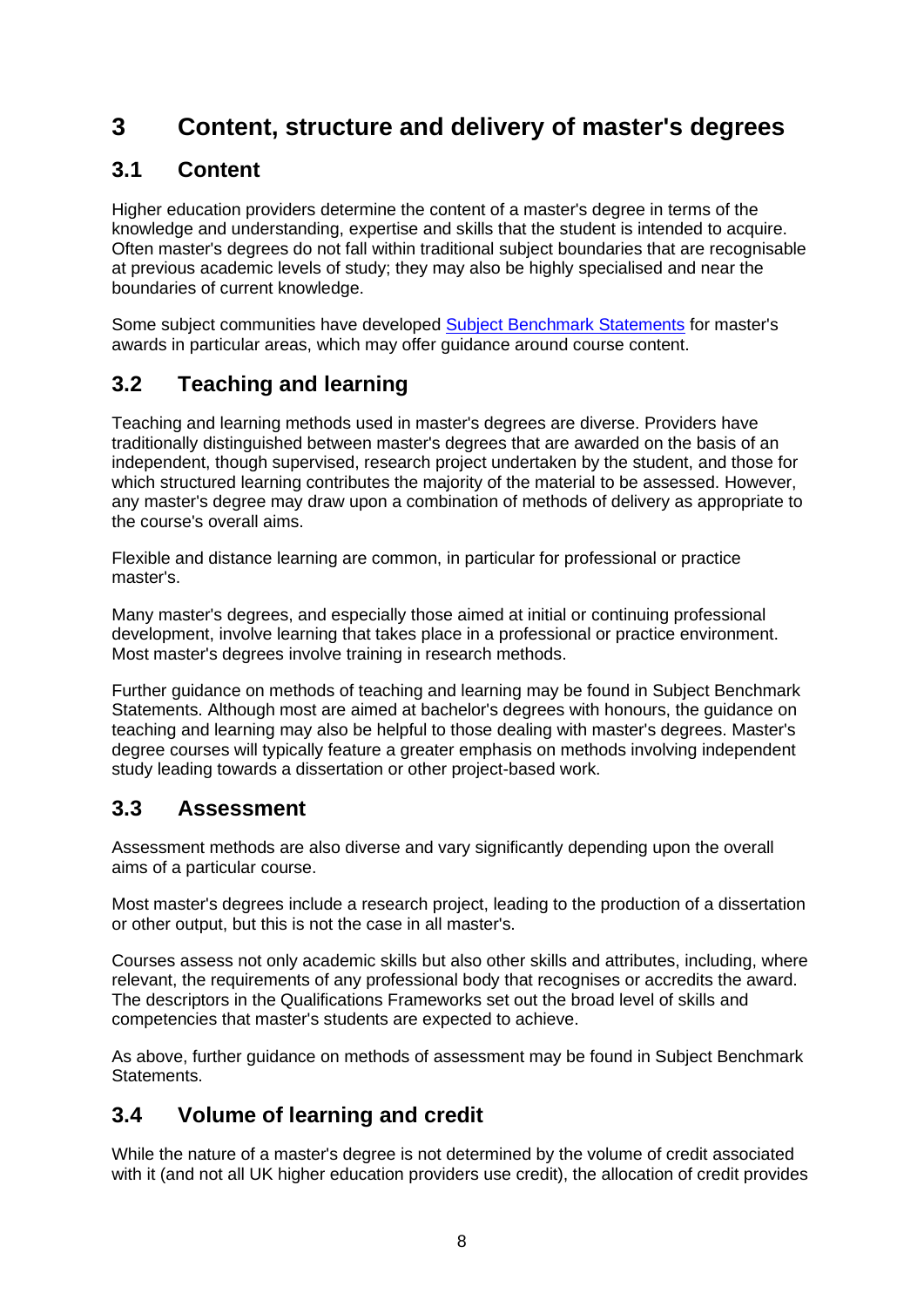information about the amount of learning and the academic demands of that learning. As such, it may assist in decisions about academic progression between courses or from one academic level to another.

In England, Wales and Northern Ireland, a master's degree will have a typical minimum of 180 credits, of which at least 150 will be at master's level on the FHEQ. For an integrated master's a credit allocation of 480 with at least 120 at master's level on the FHEQ is identified.

In Scotland, the FQHEIS identifies a minimum of 180 credits for a master's degree, of which at least 150 should be at master's level on the FQHEIS. The integrated master's has a higher overall volume of credit than similar awards in the rest of the UK, which reflects the longer, four-year bachelor's with honours degree in Scotland. In Scotland, the integrated master's typically attracts 600 credits, of which at least 120 should be at master's level on the FQHEIS.

The European Credit Transfer System (ECTS), developed by the European Commission, is a system for the use of academic credit aimed at facilitating student mobility in Europe. The [QF-EHEA](http://www.ehea.info/page-qualification-frameworks) identifies typical ECTS credit values associated with master's (second cycle) qualifications. Master's degrees have a minimum of 60 ECTS credits (120 UK credits) and typically have 90-120 ECTS credits (180-240 UK credits).<sup>1</sup>

For the award of ECTS credits, the learning outcomes of a qualification must be consistent with the relevant outcomes identified in the qualification descriptor for the end-of-cycle award (the 'Dublin Descriptors') set out in the QF-EHEA.

<sup>&</sup>lt;sup>1</sup> In everyday practice, as identified in the *Higher Education Credit Framework for England: Guidance on [Academic Credit Arrangements in Higher Education in England](https://www.qaa.ac.uk/quality-code/qualifications-and-credit-frameworks)* (2008), two UK credits are equivalent to one ECTS credit.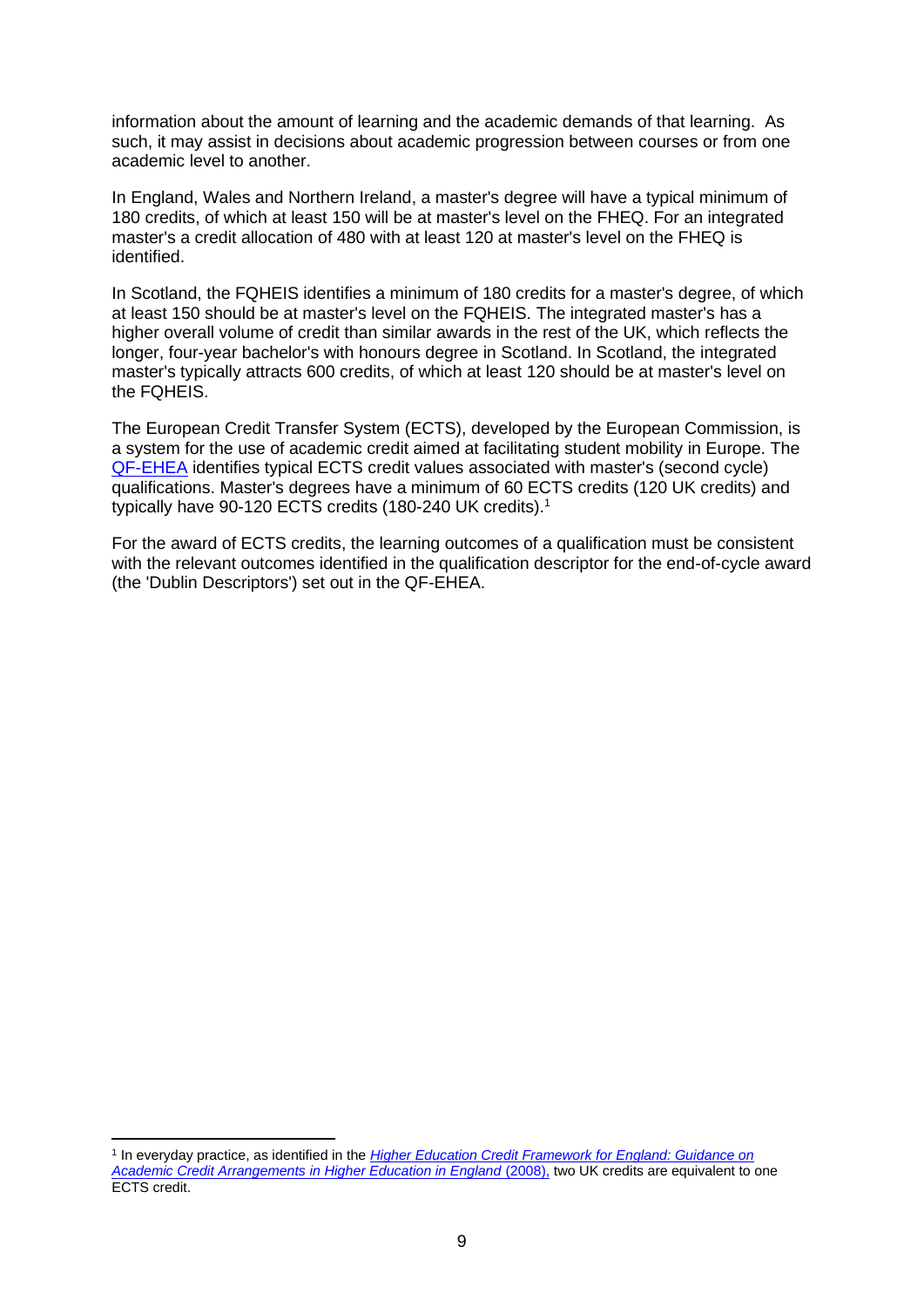# <span id="page-11-0"></span>**Related guidance and further references**

Those interested in the academic standards of master's degrees should read this Statement alongside the Qualifications Frameworks*.* As this Statement is concerned with master's degrees, it relates particularly to the 'Descriptor for a higher education qualification at level 7 on the FHEQ and SCQF level 11 on the FQHEIS: master's degree', which is in section 4 of the [Qualifications Frameworks.](https://www.qaa.ac.uk/quality-code/qualifications-and-credit-frameworks)

#### **Further guidelines, references and resources**

*QAA does not endorse the content of external websites*

ECTS Users' Guide [https://ec.europa.eu/education/resources-and-tools/european-credit-transfer-and](https://ec.europa.eu/education/resources-and-tools/european-credit-transfer-and-accumulation-system-ects_en)[accumulation-system-ects\\_en](https://ec.europa.eu/education/resources-and-tools/european-credit-transfer-and-accumulation-system-ects_en)

Framework for Qualifications of the European Higher Education Area (QF-EHEA) [www.ehea.info/page-qualification-frameworks](http://www.ehea.info/page-qualification-frameworks)

QAA, *Higher Education Credit Framework for England: Guidance on Academic Credit Arrangements in Higher Education in England* (2008) [www.qaa.ac.uk/quality-code/qualifications-and-credit-frameworks](http://www.qaa.ac.uk/quality-code/qualifications-and-credit-frameworks)

QAA, Subject Benchmark Statements [www.qaa.ac.uk/quality-code/subject-benchmark-statements](http://www.qaa.ac.uk/quality-code/subject-benchmark-statements)

QAA Scotland, Enhancement Themes: Learning from International Practice in the Taught Postgraduate Student Experience [www.qaa.ac.uk/scotland/development-projects/learning-from-international-practice](http://www.qaa.ac.uk/scotland/development-projects/learning-from-international-practice)

UK Higher Education Europe Unit, guidance on the relationship between UK arrangements for academic credit and the European Credit Transfer System (ECTS) [https://ec.europa.eu/education/resources-and-tools/european-credit-transfer-and](https://ec.europa.eu/education/resources-and-tools/european-credit-transfer-and-accumulation-system-ects_en)[accumulation-system-ects\\_en](https://ec.europa.eu/education/resources-and-tools/european-credit-transfer-and-accumulation-system-ects_en)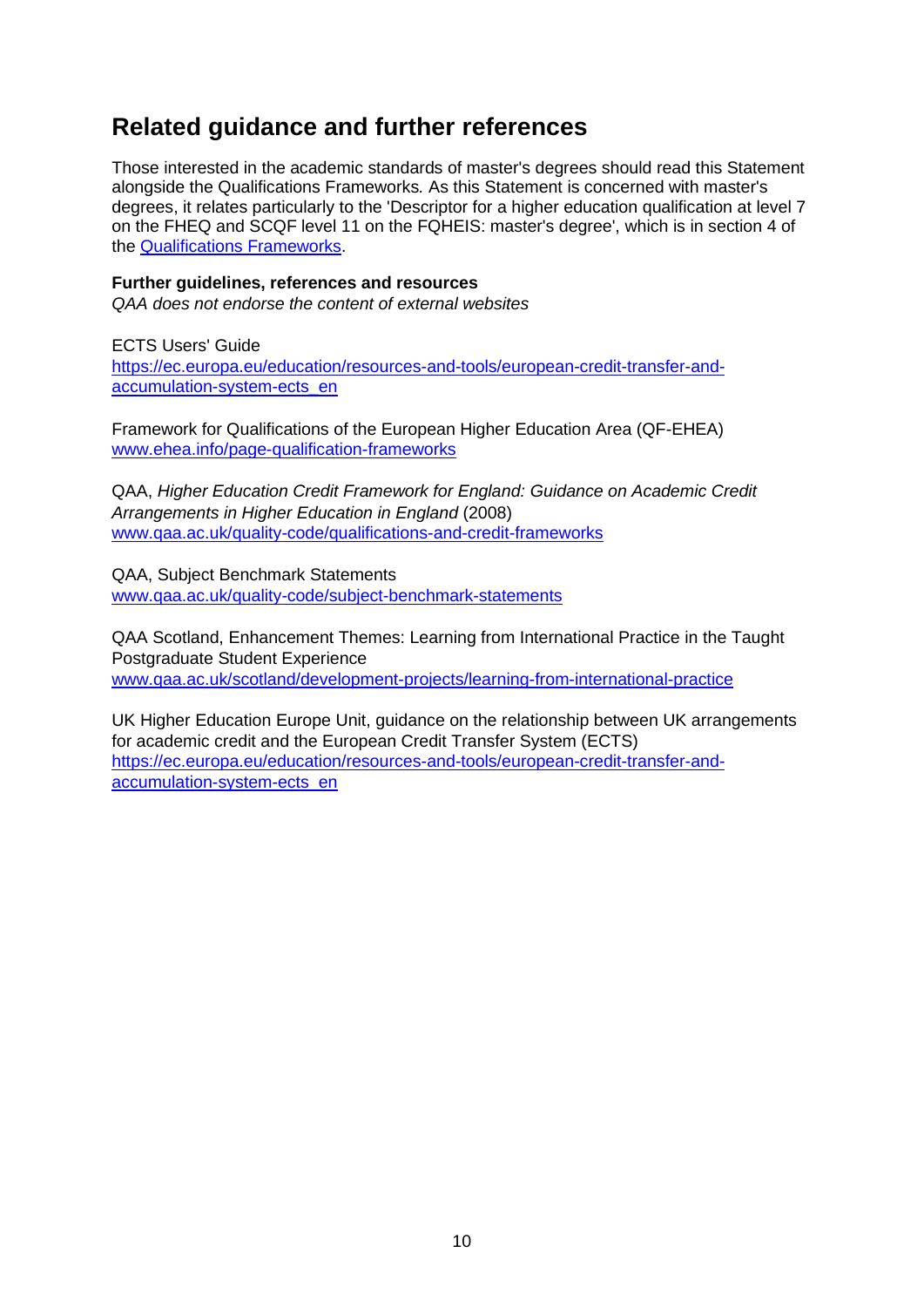# <span id="page-12-0"></span>**Appendix 1: Summary of master's degree titles**

The table below contains an indicative list of some of the most commonly used award titles with their abbreviations, and brief descriptions of characteristics with which they are often associated.

The table is intended to serve as a quick reference guide to UK master's degree qualification titles. However, it is important to note that, although certain titling conventions are specified in the Qualifications Frameworks, there are no nationally agreed definitions of master's award titles. The ways in which titles are used vary depending on the degree-awarding body, and individual providers are best placed to explain their own master's degrees in detail.<sup>2</sup>

| <b>Full title</b> | <b>Abbreviation</b> | <b>Key characteristics</b>                                                                                                                                                                                                                                                                                                    |
|-------------------|---------------------|-------------------------------------------------------------------------------------------------------------------------------------------------------------------------------------------------------------------------------------------------------------------------------------------------------------------------------|
| Master of Arts    | MA                  | The MA involves specialist study in a particular subject<br>or subjects. It is most commonly associated with the<br>arts, humanities and some social sciences.                                                                                                                                                                |
|                   |                     | The title can be used across the three types of master's<br>degree described in this Statement: research master's;<br>specialised or advanced study master's; professional or<br>practice master's.                                                                                                                           |
|                   |                     | If used for a master's completed by research in a<br>relevant subject, the qualification may be titled 'MA by<br>research'.                                                                                                                                                                                                   |
|                   |                     | If used for a master's in a specialist or advanced area of<br>study, the relevant subject is often included in the full<br>title of the award (see below).                                                                                                                                                                    |
|                   |                     | If used for a professional or practice-based master's, the<br>profession or type of practice may be included in the full<br>title of the award.                                                                                                                                                                               |
|                   |                     | Note:<br>The following awards bear the title MA but fall outside of<br>the scope of this document.                                                                                                                                                                                                                            |
|                   |                     | The Master of Arts granted by the University of Oxford<br>and the University of Cambridge. This is not covered by<br>the Statement because it is not an academic<br>qualification.                                                                                                                                            |
|                   |                     | The Master of Arts with Honours (MA (Hons)), used in<br>some faculties in a small number of universities in<br>Scotland for the Scottish Bachelor's Degree with<br>Honours. This is not covered by the Statement because<br>it relates to a bachelor's, not a master's, degree (FHEQ<br>level 6/SCQF level 10 on the FQHEIS). |

Further information about titling conventions is set out in the [Qualifications Frameworks.](https://www.qaa.ac.uk/quality-code/qualifications-and-credit-frameworks)

<sup>&</sup>lt;sup>2</sup> There may be exceptions where the title of an award is protected by a PSRB.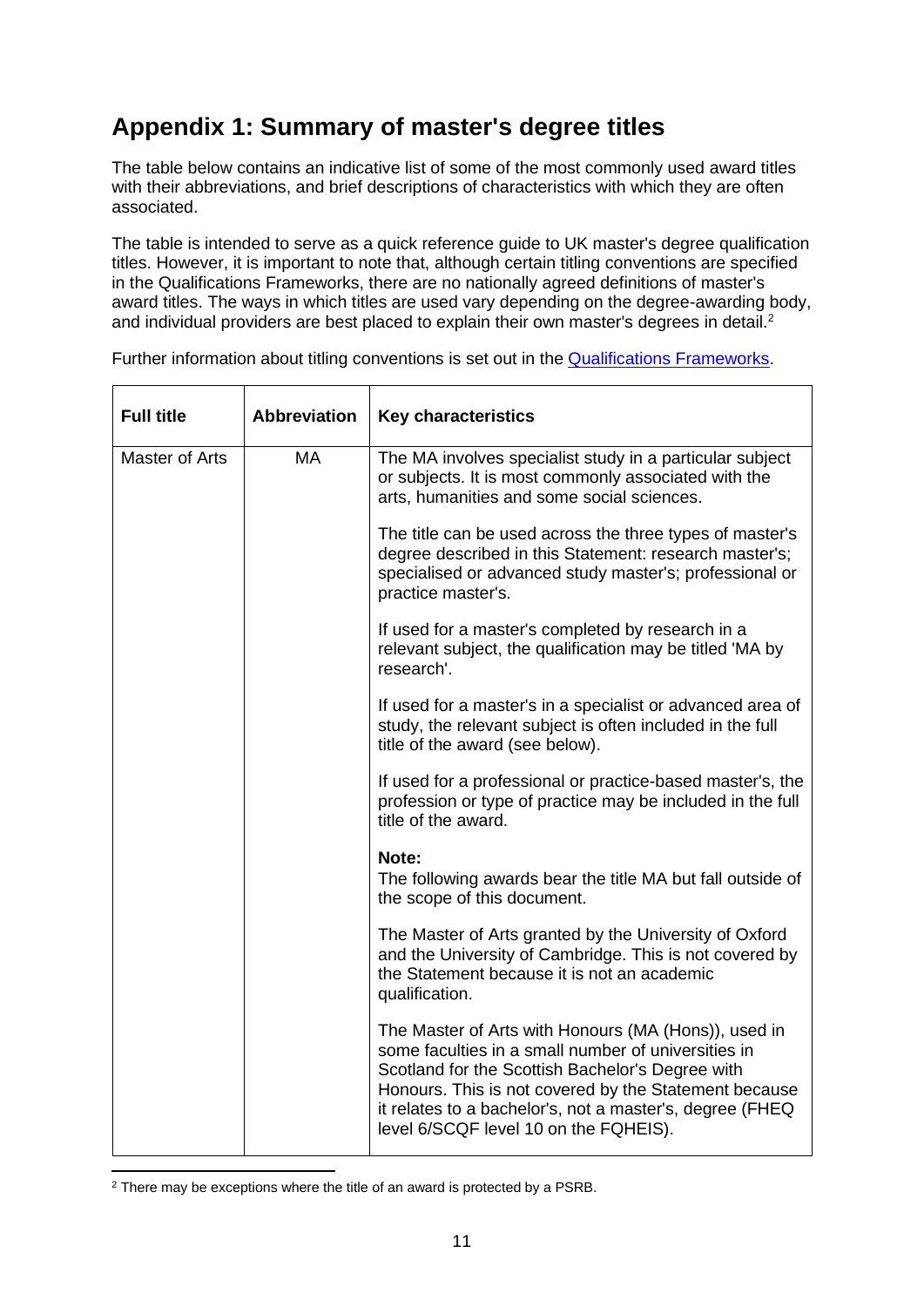| <b>Full title</b>     | <b>Abbreviation</b>  | <b>Key characteristics</b>                                                                                                                                                                                                                                                                                                            |
|-----------------------|----------------------|---------------------------------------------------------------------------------------------------------------------------------------------------------------------------------------------------------------------------------------------------------------------------------------------------------------------------------------|
|                       |                      | For further information on each of these examples,<br>please refer to the Qualifications Frameworks (Section<br>4: the qualifications descriptors).                                                                                                                                                                                   |
| Master of<br>Science  | <b>MSc</b>           | The MSc involves specialist study in a particular subject<br>or subjects. It is most commonly associated with<br>science, technology, engineering, mathematics and<br>some social sciences.                                                                                                                                           |
|                       |                      | The title can be used across the three types of master's<br>degree described in this Statement: research master's;<br>specialised or advanced study master's; professional or<br>practice master's.                                                                                                                                   |
|                       |                      | If used for a master's completed by research in a<br>relevant subject, the qualification may be titled 'MSc by<br>research'.                                                                                                                                                                                                          |
|                       |                      | If used for a master's in a specialist or advanced area of<br>study, the relevant subject is often included in the full<br>title of the award (see below).                                                                                                                                                                            |
|                       |                      | If used for a professional or practice-based master's, the<br>profession or type of practice may be included in the full<br>title of the award.                                                                                                                                                                                       |
|                       |                      | An alternative abbreviation used for some master of<br>science qualifications (such as some integrated master's<br>degrees) is MSci.                                                                                                                                                                                                  |
| Master of<br>Research | <b>MRes</b>          | The Master of Research is a specialised or advanced<br>study master's degree during which the student<br>develops a deeper understanding of the core principles<br>of research as well as the ability to conduct research.                                                                                                            |
|                       |                      | It is different from the Master by Research because the<br>focus is on learning about research itself rather than<br>studying a particular subject through research; courses<br>are usually oriented around structured learning.                                                                                                      |
| Master by<br>Research | MbyRes or<br>MRes or | The Master by Research is a research degree and is<br>similar to MPhil and some MLitt awards (see below).                                                                                                                                                                                                                             |
|                       | <b>ResM</b>          | The student spends the majority of their course<br>undertaking independent research with supervision and<br>guidance. They may attend some structured courses to<br>learn about research methods. However, it differs from<br>the Master of Research because the focus is on a<br>specific subject, studied through research methods. |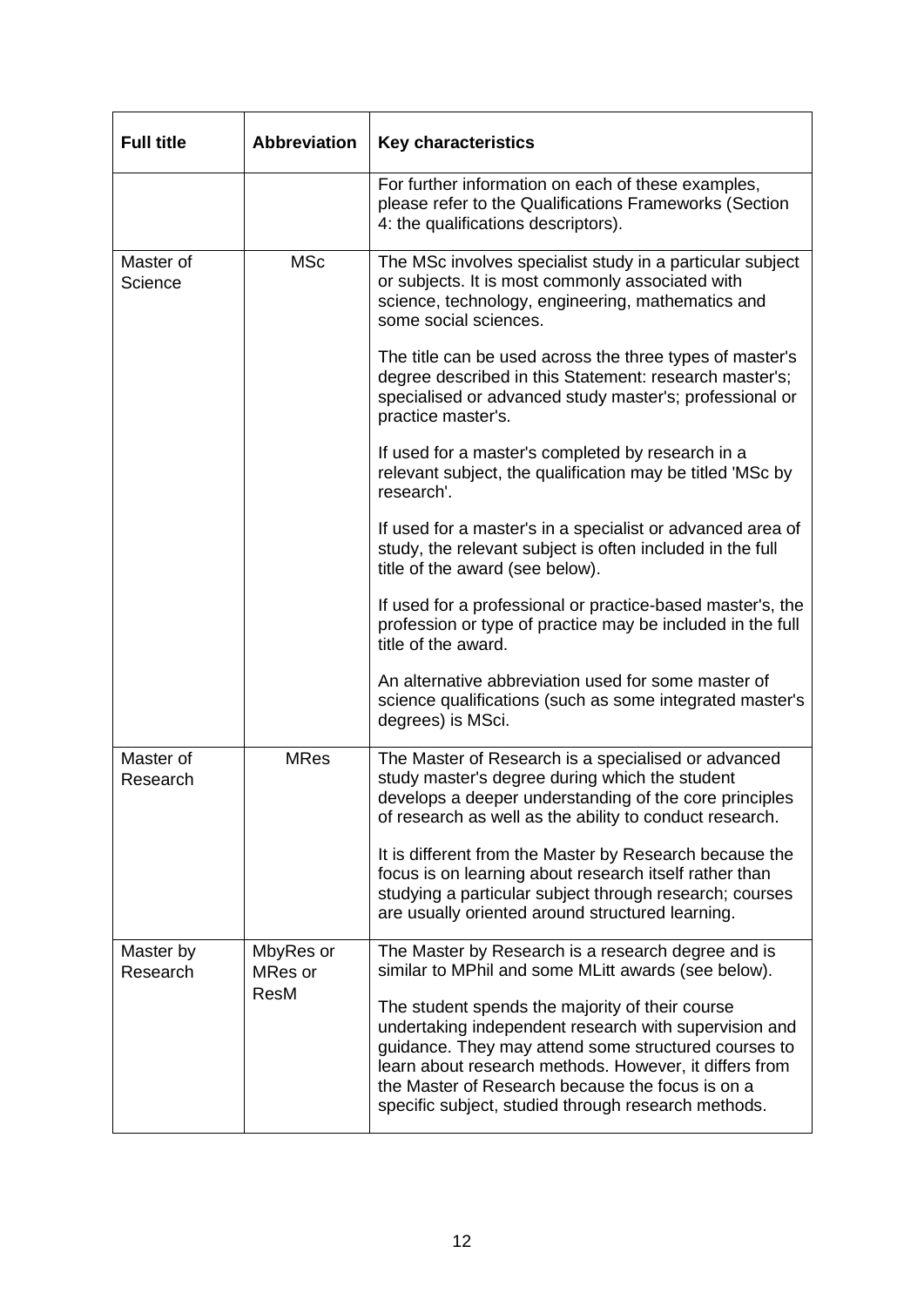| <b>Full title</b>           | <b>Abbreviation</b>            | <b>Key characteristics</b>                                                                                                                                                                                                                                                                                                                                                                                                                                                                                                       |
|-----------------------------|--------------------------------|----------------------------------------------------------------------------------------------------------------------------------------------------------------------------------------------------------------------------------------------------------------------------------------------------------------------------------------------------------------------------------------------------------------------------------------------------------------------------------------------------------------------------------|
| Master of<br>Philosophy     | <b>MPhil</b>                   | The MPhil is a research master's degree and may be<br>similar to the Master by Research and some MLitt<br>awards (see above).                                                                                                                                                                                                                                                                                                                                                                                                    |
|                             |                                | The MPhil may be linked to a doctorate. Some providers<br>may allow students to register for an MPhil as an entry<br>qualification for a doctorate.                                                                                                                                                                                                                                                                                                                                                                              |
| Master of<br>Letters        | <b>MLitt</b>                   | The MLitt is usually but not always a research master's<br>degree and is often similar to the Master by Research<br>and the MPhil (see above).                                                                                                                                                                                                                                                                                                                                                                                   |
| Master of<br>[subject name] | M[abbreviated<br>subject name] | A range of master's degree titles are used that include<br>specific subject names.                                                                                                                                                                                                                                                                                                                                                                                                                                               |
|                             |                                | This approach is especially common for integrated<br>master's, where a wide range of examples exist,<br>including the following:                                                                                                                                                                                                                                                                                                                                                                                                 |
|                             |                                | Master of Business (MBus)<br>*Master of Chemistry (MChem)<br>*Master of Computing (MComp)<br>*Master of Engineering (MEng)<br>Master of Geology (MGeol)<br>Master of Law (MLaw)<br>Master of Liberal Arts (MLibArts)<br>*Master of Mathematics (MMath)<br>*Master of Mathematics and Statistics (MMathStat)<br>*Master of Optometry (MOptom)<br>*Master of Physics (MPhys)<br>*Master of Theology (MTh).<br>A similar approach is used for some professional or<br>practice master's degrees. Examples include the<br>following: |
|                             |                                | Master in Arts (MArt)<br>*Master of Business Administration (MBA)<br>Master of Design (MDes)<br>*Master of Divinity (MDiv)<br>Master of Education (MEd)<br>Master of Enterprise (MEnt)<br>Master of Fine Art (MFA)<br>Master of Jurisprudence (MJur)<br>Master of Midwifery (MMidwifery)<br>Master of Music (MMus)<br>Master of Pharmacy (MPharm)<br>Master of Planning (MPlan)<br>Master of Public Administration (MPA)<br>Master of Social Work (MSW)                                                                          |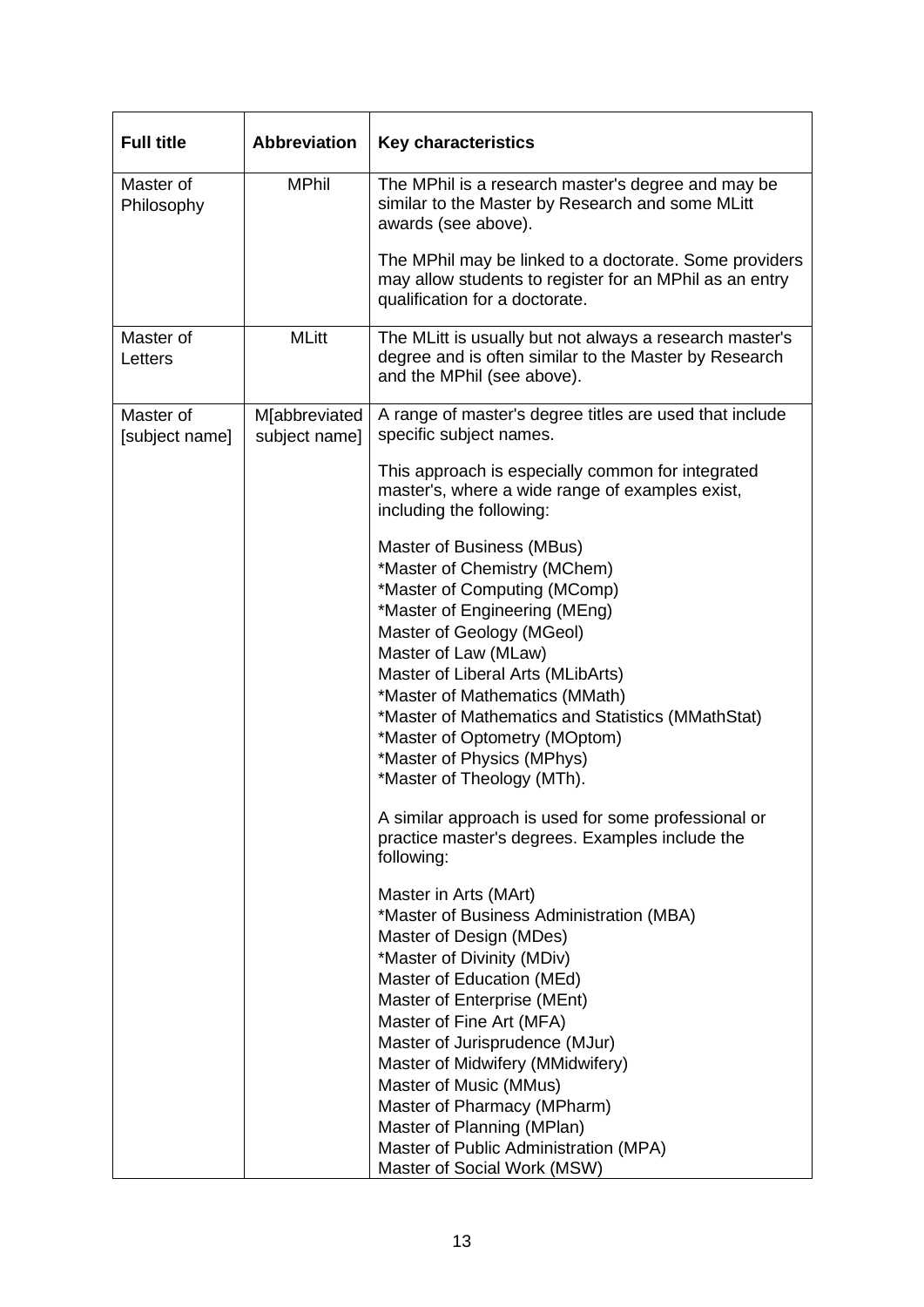| <b>Full title</b> | <b>Abbreviation</b> | <b>Key characteristics</b>                                                                                                                                                                                                                                                                                           |
|-------------------|---------------------|----------------------------------------------------------------------------------------------------------------------------------------------------------------------------------------------------------------------------------------------------------------------------------------------------------------------|
|                   |                     | Professional Master's (MProf).                                                                                                                                                                                                                                                                                       |
|                   |                     | *Awards marked with an asterisk are discussed in more<br>detail in the relevant Subject Benchmark Statement. The<br>majority of these Statements focus on bachelor's<br>degrees with honours, but some also cover master's<br>level qualifications. Please see the individual Statements<br>for further information. |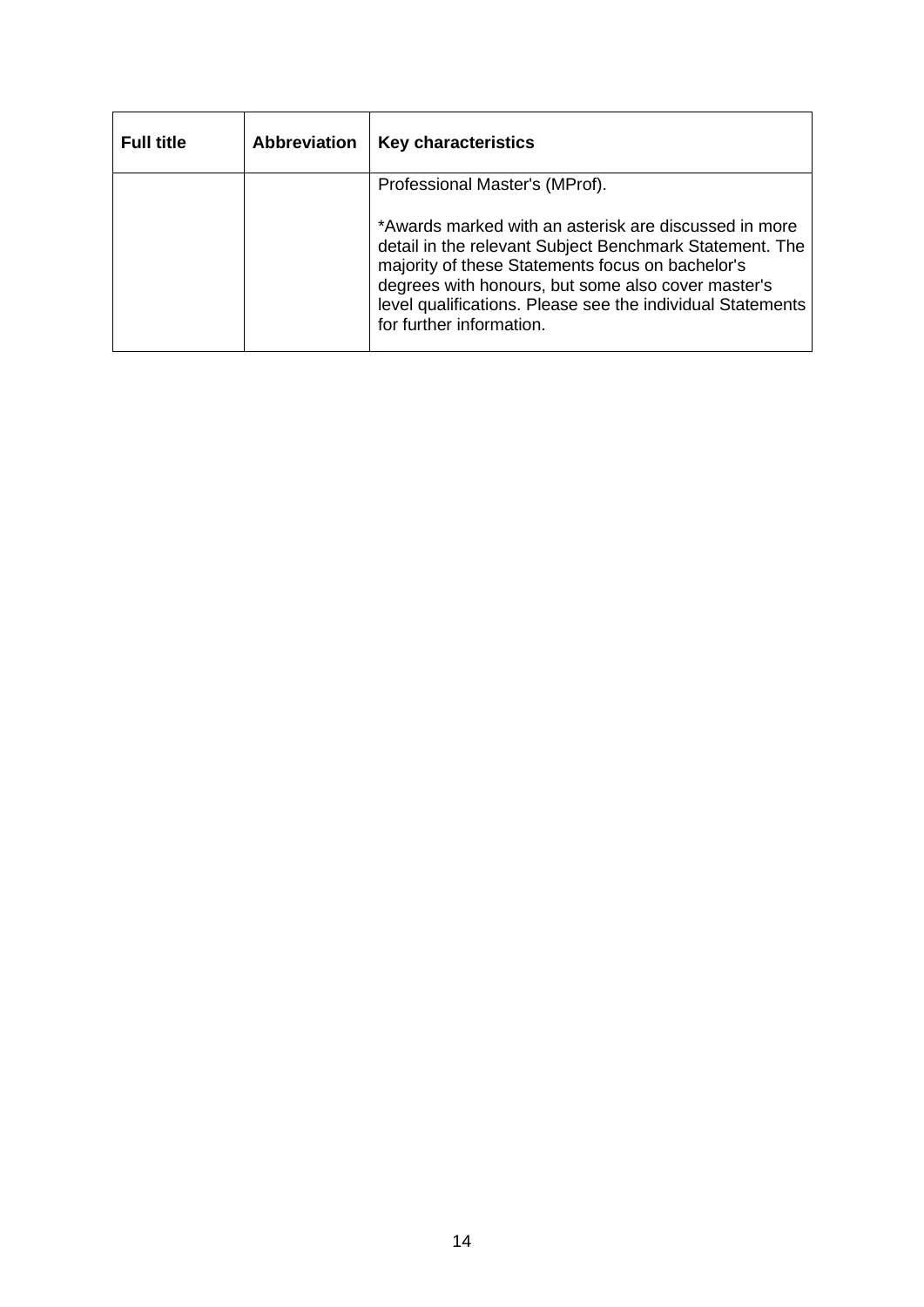# <span id="page-16-0"></span>**Appendix 2: Members of the advisory groups for the Master's Degree Characteristics**

The third edition, published in 2020, was revised by QAA to align the content with the revised UK Quality Code for Higher Education, published in 2018. Proposed revisions were checked by a member of the Advisory Group from 2015.

| Dr Amanda Rouse | <b>Cardiff University</b>                |
|-----------------|------------------------------------------|
| Dr Andy Smith   | Quality and Standards Manager, QAA       |
| Dr Alison Felce | Accreditation and International Services |
|                 | Manager, QAA                             |

QAA is grateful to members of the Postgraduate Advisory Group for support in revising and updating this document in 2015 (details as published in the second edition).

| Professor Veronica Bamber            | Queen Margaret University                   |
|--------------------------------------|---------------------------------------------|
| Dr Paul Bennett                      | <b>Higher Education Academy</b>             |
| Dr Iain Cameron                      | <b>Research Councils UK</b>                 |
| <b>Gill Clarke</b>                   | UK Council for Graduate Education           |
| Tish Bourke/Emma Creasey/            | <b>Higher Education Funding Council for</b> |
| Dr Brooke Storer-Church (alternates) | England                                     |
| <b>Professor Rosemary Deem</b>       | Royal Holloway, University of London        |
| Professor Pam Denicolo               | Universities of Surrey and Reading          |
| <b>Shane Dowle</b>                   | Academic Registrars Council/                |
|                                      | University of Surrey                        |
| Dr Michael Gilmore                   | <b>Durham University</b>                    |
| Louisa Green                         | <b>London School of Economics</b>           |
| Dr Susan Grey                        | University of Hertfordshire                 |
| <b>Professor Sharon Huttly</b>       | <b>Lancaster University</b>                 |
| Dr Janet Metcalfe                    | Vitae                                       |
| <b>Professor Louise Morley</b>       | University of Sussex                        |
| Professor Alan Reed                  | University of Greenwich                     |
| Dr Adam Wright                       | <b>National Union of Students</b>           |
| Dr Anne Rixom                        | <b>Nottingham Trent University</b>          |
| Dr Julian White                      | <b>White Rose University Consortium</b>     |
| Dr Cat Ball                          | Biochemical Society and Society of Biology  |
| Dr Amanda Rouse                      | <b>Cardiff University</b>                   |
|                                      |                                             |

Membership of the external development group for *Master's Degree Characteristics* 2010 (details as published in the 2010 edition).

| Professor Bob Munn (Chair)    | Former Vice-President (Teaching and Learning)<br>University of Manchester   |
|-------------------------------|-----------------------------------------------------------------------------|
| <b>Professor Bruce Brown</b>  | Pro Vice-Chancellor Research University of<br><b>Brighton</b>               |
| <b>Gill Clarke</b>            | Director, Education Support Unit<br>University of Bristol, and formerly QAA |
| <b>Professor Peter Main</b>   | Director, Education and Science Institute of<br><b>Physics</b>              |
| Professor Simon van Heyningen | Former Vice-Principal (Learning and Teaching)<br>University of Edinburgh    |